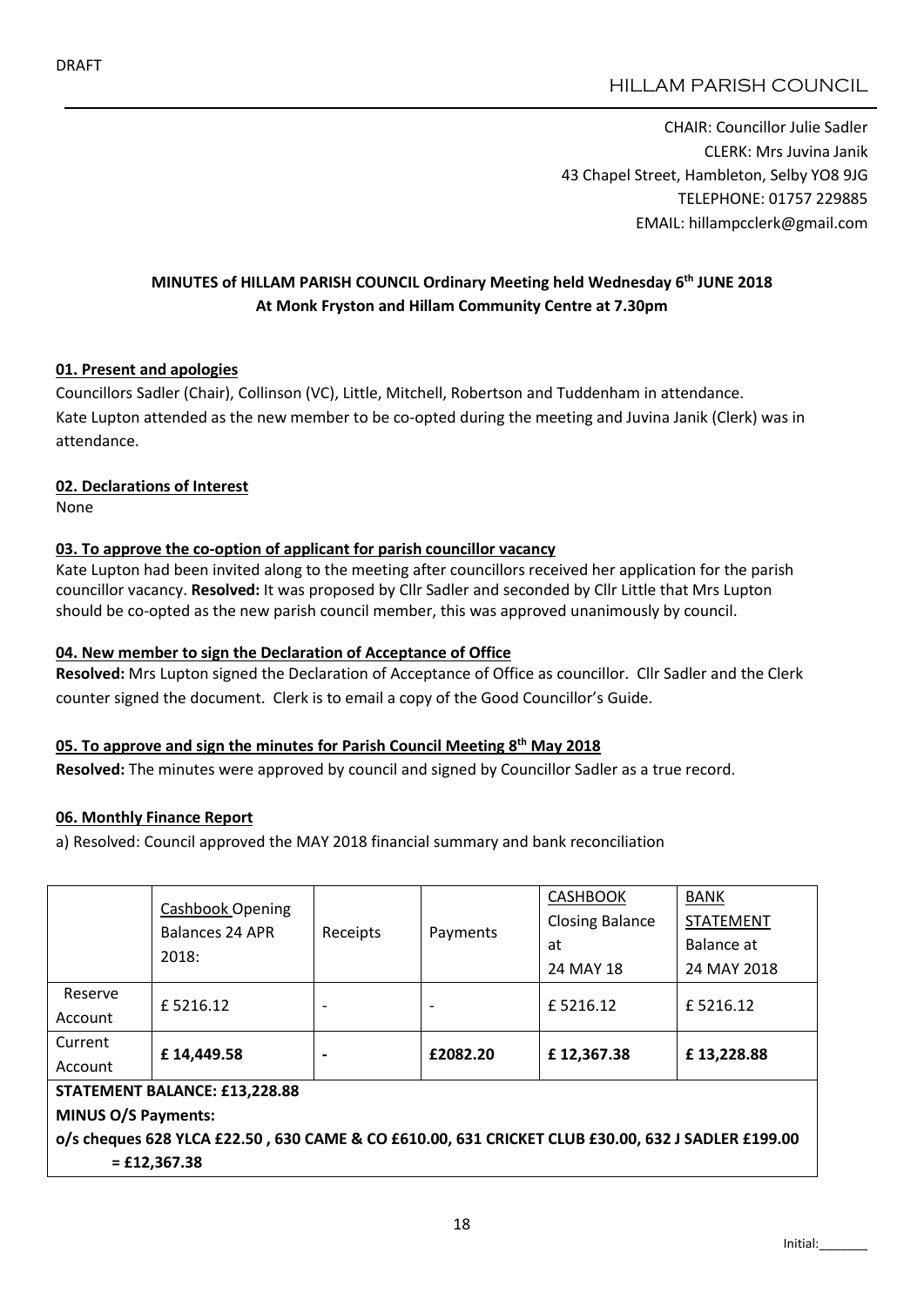# DRAFT b) Agree and approve JUNE payments

| Date  | å<br>Cheque | Payee                      | <b>Details</b>              | <b>TOTAL COST</b> |               | <b>VAT: To</b><br><b>Reclaim</b> |        |
|-------|-------------|----------------------------|-----------------------------|-------------------|---------------|----------------------------------|--------|
| 6-Jun |             | 633 Juvina Janik           | Clerk Salary MAY 2018       |                   | <b>LIV.VJ</b> |                                  |        |
|       |             | 634 Juvina Janik           | REIMBURSE as claim form     | f                 | 28.42         |                                  |        |
|       |             | 635 NYCC                   | Streetlight repairs 2017-18 |                   | 355.00        | £                                | 59.17  |
|       |             | 636 MALCOLM WALTON         | INTERNAL AUDIT FOR 2017-18  | f                 | 176.47        |                                  |        |
|       |             |                            |                             |                   |               |                                  |        |
|       |             |                            | <b>TOTAL MAY SPEND E</b>    |                   | 769.98        | £                                | 59.17  |
|       |             | TOTAL 2018-19 ANNUAL SPEND |                             |                   | 3,467.17      | f                                | 113.04 |

Resolved: The JUNE payments were checked against invoices and cheques will be signed at meeting close

## c) To approve the clerk's Salary Award

Resolved: Council agreed this was appropriate and follows the NALC guidelines. This will be put in place by Cllr Sadler.

### 07. To approve the Annual Governance Statement

This document was distributed in advance of the meeting so that councillors could review it. The council have to answer 'No' to Assertion 4 and the explanation for this was given to councillors and has been include in the information given to the external auditors as requested. This year the clerk has ensured the Annual Governance Statement is signed before the period of the exercise of public rights begins on 25<sup>th</sup> June. **Resolved:** The completed statement was approved and Cllr Sadler signed the statement on behalf of the parish council, the RFO (Mrs Janik) counter signed.

#### 08. To approve the Accounting Statements for 2017/18

The End of Year Reconciliation was reviewed and the figures in the accounting statements were explained. Councillors have received a monthly reconciliation throughout the year. Resolved: The accounting statements were approved. Cllr Sadler signed on behalf of the parish council, the RFO counter signed.

#### 09. Update on MPAN and to approve Electricity Supplier contract quote

After discussing the MPAN and the rise in estimated annual consumption with National Power Grid it was explained that the MPAN that Hillam Parish Council had been given originally was only ever a temporary number, given in the absence of facts about the equipment. The estimate based on the actual equipment being used has meant a sharp rise in the estimated consumption. NPG have said they will not backdate the additional consumption. The parish council need to accept the new MPAN allocation and estimated income. Npower have sent another quote which is much reduced and would see very little rise in the annual costs on electricity, they now need to be given the new MPAN number so that they can quote accurately. Resolved: Clerk to approve the new MPAN numbers with NPG and inform Npower of the updated MPAN. Further quotes can now be sought using the new MPAN.

#### 10. Update on Dunce Mire Road Enclosures Award

The clerk has contacted North Yorkshire County Council Records Office regarding the Enclosure Award for Dunce Mire Road. There is a book available which lists the Awards, this has been purchased by the clerk but not yet delivered. An email from the Archives department has confirmed the Enclosure Award and given some background about land ownership and but parish council ownership of the land still needs to be followed up for parish council records. Resolved: Await the arrival of the Enclosures Award book and also clerk to follow up with Land Registry.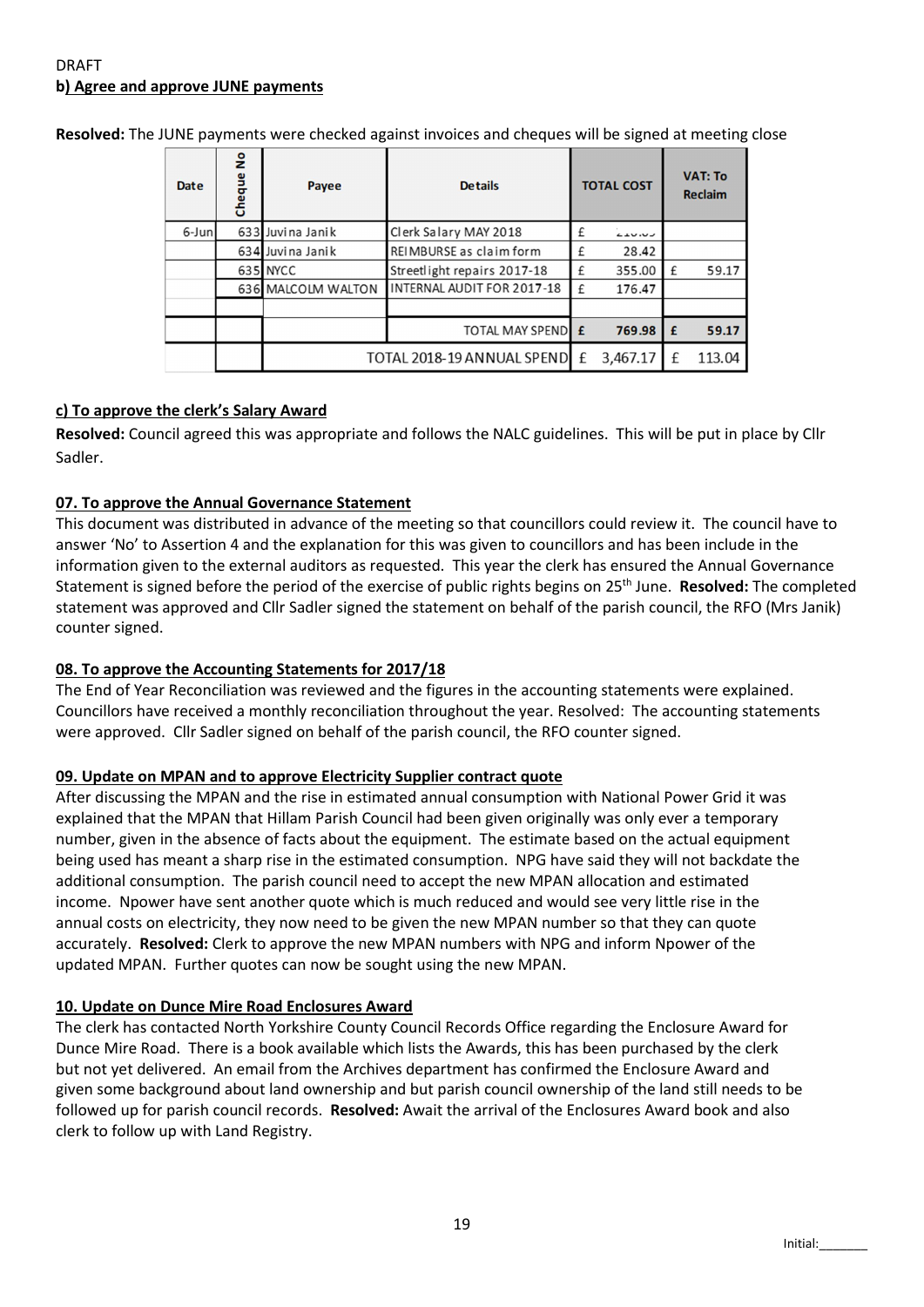## DRAFT

## 11. Update on GDPR course and Data Protection Officer exemption

A bill was passed that gave parish councils and exemption from appointing a DPO, the parish council must still adhere to the new GDPR. Resolved: Clerk will continue to work through the review document to ensure the parish council complies.

### 12. Update on CIL money

Clerk has discussed with SDC the CIL money expected from a number of individual houses being built in Hillam. The builders of these projects have applied for a 'self-build exemption' and are not liable for the CIL charge. Resolved: Clerk to follow up that the verge will be reinstated at Stocking Lane.

### 13. Village Maintenance:

a) Update on planters – A resident has volunteered to carry out the building work on the 2 planters (located Hillam Feeds and Priory Roses) He will retain the bulbs as far as possible. Aluminium casts of the Yorkshire Roses have been sourced in either 4.5" (£23+VAT) or 7" (£33 + VAT) and Name signs in Acrylic with relief lettering have also been sourced. Cllr Sadler to follow up with name sign dimensions that are needed to accommodate an aluminium rose on each side to get a cost.

## b) Matters to report to the clerk

i) Ringtree: Grass had brown spots appearing, concerns that this could be from dogs. Daffodils need cutting back. Resolved: Clerk to purchase a No Dogs sign, a notice can go in Hillam News on Facebook and on the website. Cllr Mitchell will donate weed and feed. Village Clean Up to be arranged for Saturday 16<sup>th</sup> June at 10am. Councillor Lupton will announce it on 'Nextdoor' Hillam network and Cllr Sadler will inform Hillam News Facebook page.

ii) Request for an Update regarding Ten Acres and the action being taken to remove the additional caravan. Resolved: Clerk to follow up

iii) Request to find out information about occupancy of 'Meadow Farm', the house on the corner of Austfield Lane that was built without planning permission. Resolved: Clerk to follow up.

iv) Monk Fryston, Hillam and Burton Salmon Burial Board: There has been some discussion and a little uncertainty regarding the inclusion of Hillam and Burton Salmon has been raised. The matter is ongoing.

## 14. Planning:

- a) 2018/0386/FUL Proposed erection of barn and horse arena Hillgate House, Hillam Common Lane. Resolved: NO OBSERVATIONS
- b) 2018/0511/FUL Proposed 4 bedroom detached dwelling with double detached garage – Plot to the side of 1 Ashfield Villas, Hillam Lane (inc a Resident's observations) Resolved: NO OBSERVATIONS
- c) 2018/0521/OUT Outline planning application for 3no proposed dwellings to the rear to include details of access, layout, scale and all other matters reserved – The Old Orchard, Hillam Lane. Resolved: Clerk to request that this build should not be given a Self Build exemption from paying the CIL due to the number of properties being built.
- d) 2018/0574/HPA Proposed demolition of existing conservatory and erection of a 2 storey extension with external decking area to the rear – Brunton Cottage, 3 Prospect Close. Resolved: NO OBSERVATIONS (It is to be noted that Cllr Little took no part in this discussion for personal reasons).

Notices of Decision: Permitted – Kendall Cottage (dwelling on land), Orchard View (Porch), 1 Railway Cottages (2 storey extension), Field View (work on trees covered by TPO)

#### 15. Updates from Councillors from meetings, events or matters arising

a) Monk Fryston, Hillam and Burton Salmon Burial Board: There has been some discussion and a little uncertainty regarding the inclusion of Hillam and Burton Salmon has been raised. The matter is ongoing.